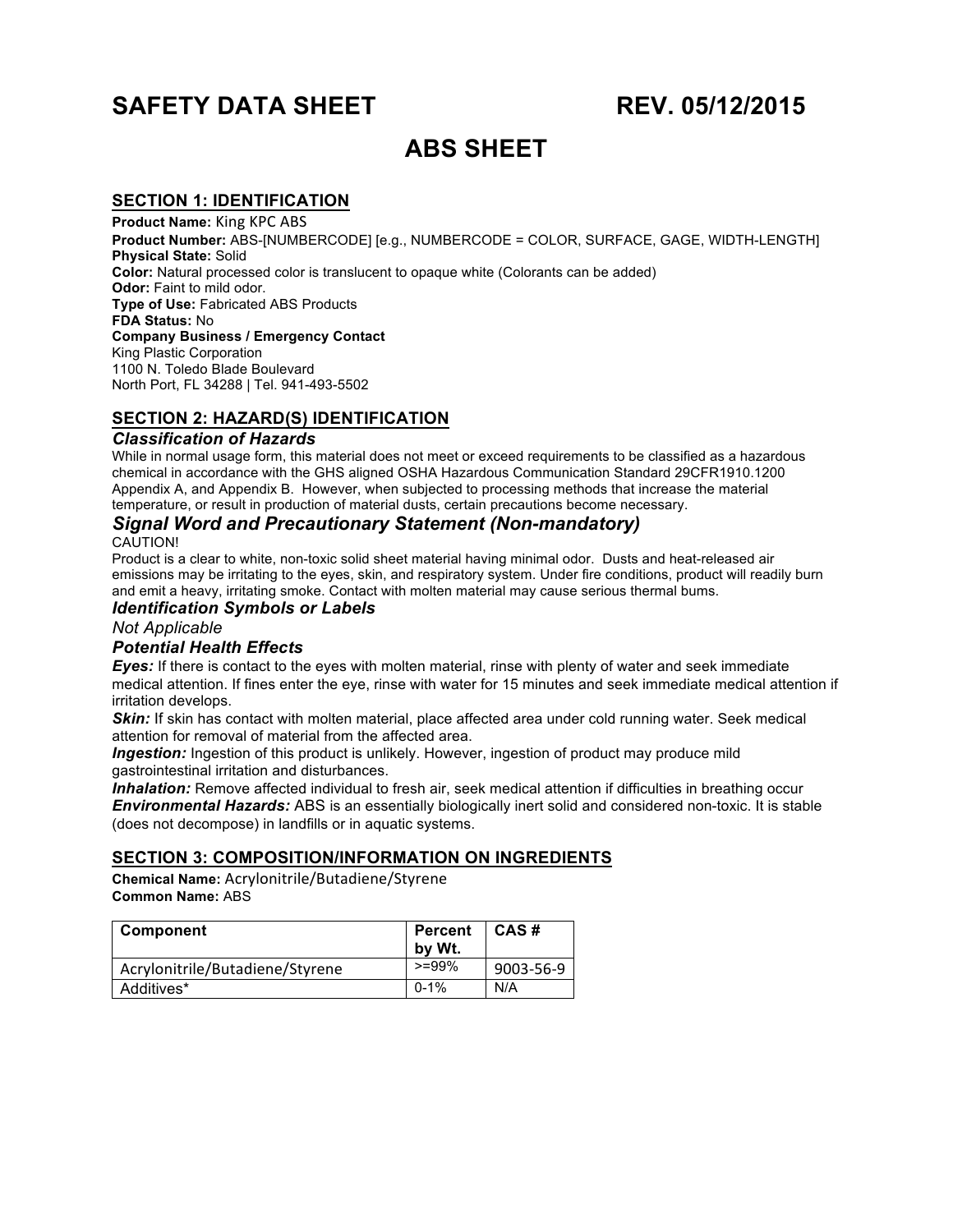# **SECTION 3: COMPOSITION/INFORMATION ON INGREDIENTS Cont.**

#### **Additional Information**

\* Other chemical additives including antioxidants, UV stabilizers, processing aids and slip agents may be formulated into various polyethylene resin grades in a total concentration of less than 1% wt. /wt. Trade Secret(s) – Compositions given are typical values not specifications. Identity of Resin Manufacturers, Additive Component. Manufacturers and exact percentage of blends are proprietary information.

# **SECTION 4: FIRST AID MEASURES**

*Eyes:* Remove contact lenses, if it can be done safely. Immediately flush eyes with water for at least 15 minutes, while holding eyelids open. Seek medical attention if symptoms develop or persist.

**Skin:** Remove dusty or contaminated clothing and shoes. For skin contact, wash affected area with soap and water. Seek medical attention if symptoms develop or persist. In case of contact with molten product, cool rapidly with water and seek immediate medical attention. Do not attempt to remove molten product, or molten product that has cooled, from skin without medical assistance.

*Inhalation:* Move affected individual to non-contaminated air. Loosen tight clothing such as a collar, tie, belt or waistband to facilitate breathing. Seek immediate medical attention if the individual is not breathing, is unconscious or if any other symptoms persist. Inhalation of smoke following a fire may result in delayed pulmonary edema; seek immediate medical attention.

**Ingestion:** Material is not expected to be absorbed from the gastrointestinal tract. DO NOT INDUCE VOMITING. Loosen tight clothing such as a collar, tie, belt or waistband. Seek immediate medical attention. *Notes to Physician:* After adequate first aid, no further treatment is necessary, unless symptoms reappear. Burns should be treated as thermal burns. Molten resin will come off as healing occurs; therefore, immediate removal from the skin is not necessary. Treatment should be directed at the control of symptoms and the clinical condition of the patient. Ingested material should pass through the digestive system without injury.

# **SECTION 5: FIRE FIGHTING MEASURES**

5.1 Suitable extinguishing media: Water mist, dry chemical, carbon dioxide, or appropriate foam.

5.2 Extinguishing media which must not be used for safety reasons: -

5.3 Special exposure hazards arising from the substance or preparation itself, combustion products, resulting gases: During a fire, combustion products including but not limited to Carbon monoxide, Carbon dioxide, Hydrogen Cyanide, Styrene, Ethylbenzene and Acrylonitrile may be emitted.

5.4 Special protective equipment for fire-fighters: Use self-contained breathing apparatus. Use water spray to keep fire-exposed containers cool. Dust is not expected to be generated in the event of a fire.

# **SECTION 6: ACCIDENTAL RELEASE**

**Personal Precautions / Protective Measures:**

Slipping Hazard, avoid standing or walking on product, or product debris. For product debris: Do not use compressed air to sweep debris. Eliminate sources of ignition. (No smoking, flares, sparks or flames in immediate area). Dissipate static electricity during transfer or processing by use of proper electrical grounding and bonding methods.

**Equipment and Emergency Procedures: (Use ERG Guide #133 in event of fire)** For debris spill, isolate area for at least 25 meters (75 feet) in all directions, if no fire exists.

**In case of Fire:** Keep unnecessary personnel away and notify emergency and firefighting personnel. If tank, rail car or tank truck is involved in a fire, ISOLATE for 800 meters (1/2 mile) in all directions; also, consider initial evacuation for 800 meters (1/2 mile) in all directions. Stay upwind from fire.

**Environmental Precautions:** Prevent entry of small debris into ditches, sewers, and waterways. Plastic pellets, and debris are defined by the UA EPA under the Clean Water Act (40CFR 122.26) as a "Significant Material", which requires any industrial plant that may expose pellets to storm water to secure a storm water permit. Pellets or debris found in storm water runoff are subject to EPA regulations with the potential for substantial fines and penalties. Use appropriate tools to put the spilled solid in an appropriate disposal or recovery container. Reuse or recycle where possible.

#### **Methods and Materials for Containment and Cleaning Up Spills:**

Wear appropriate protective equipment and clothing during cleanup. Vacuum or sweep material into container, do not use compressed air to sweep debris material.

**Other Information:** Risk of dust-air explosion is increased if flammable vapors are also present.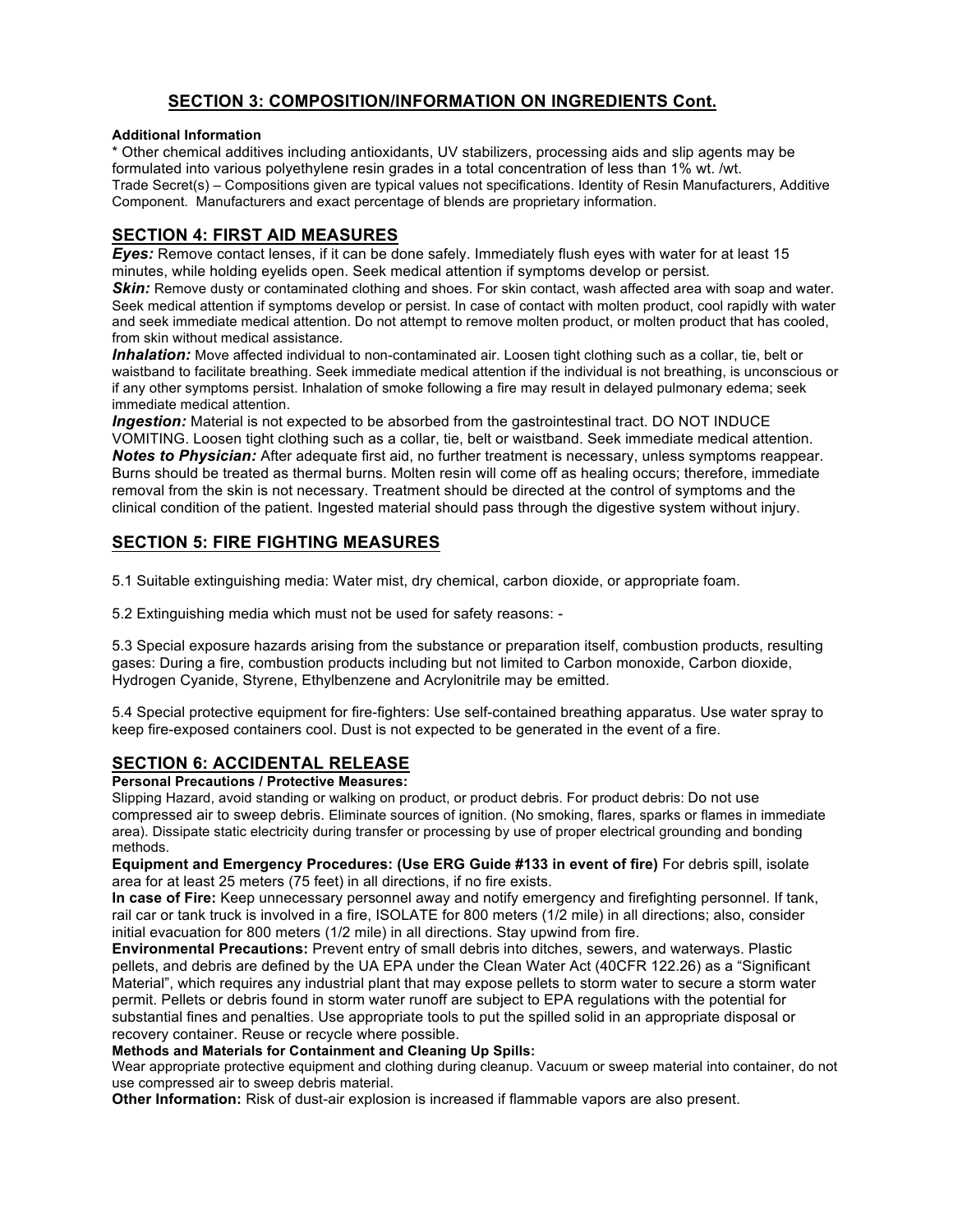# **SECTION 7: HANDLING AND STORAGE**

#### **Handling Procedures:**

**Sheet Material:** Secure product to prevent shifting during handling, or transport.

**Debris**: Handle in contained and properly designed equipment systems. Avoid ingestion and inhalation. Keep away from uncontrolled heat incompatible materials. Earth (ground) all material handling and transfer equipment to dissipate build-up of static electricity. Keep handling areas and processing equipment free of debris. Do not use compressed air to sweep debris. For additional information on control of static and minimizing potential dust and fire hazards, refer to NFPA-654, "Standard for the Prevention of Fire and Dust Explosions from the Manufacturing, Processing, and Handling of Combustible Particulate Solids, 2006 Edition."

#### **Storage Procedures:**

Store sheet material flat. Secure to pallet, rack, or stack. Storage area accessible only to trained and authorized personnel. Store accumulated debris in closed, earthed (grounded) and properly designed vessels, away from uncontrolled heat and incompatible materials. Avoid accumulation of dust by frequent cleaning and suitable construction of storage and handling areas. Keep shovels and vacuum systems readily available for cleanup of debris. DO NOT enter filled bulk containers and attempt to walk over product, due to risk of slipping. Use a fall arrest system when working near open bulk containers.

# **SECTION 8: EXPOSURE CONTROLS / PERSONAL PROTECTION**

#### **OSHA Permissible Exposure Limits (OSHA PEL)**

Debris and dust produce from processing sheet material can be considered nuisance particulates. Particulates Not Otherwise Classified (PNOC) OSHA PEL (Total Dust) 15 mg/m3 TWA OSHA PEL (Respirable Fraction) 5 mg/m3 TWA (Respirable Fraction) ACGIH (Inhalable Particulate) 10 mg/m3 TWA ACGIH (Respirable Particulate) 3 mg/m3 TWA.

#### **Engineering Controls**

Use process enclosures, local exhaust ventilation, or other engineering controls to keep airborne levels below recommended exposure limits.

#### **Personal Protection Equipment (PPE)**

**Inhalation:** Use process enclosures, local exhaust ventilation, or other engineering controls to keep airborne levels below recommended exposure limits. Use appropriate respiratory protection where atmosphere exceeds recommended limits. A respiratory protection program that meets OSHA's 29 CFR 1910.134 or ANSI Z88.2 requirements must be followed whenever workplace conditions warrant respirator use. "Nuisance dust" such as polymer dust typically exhibits no significant health effect when they are reasonably controlled. Exposure to high concentrations of dust may cause slight irritation by mechanical action.

**Skin:** Use chemical resistant gloves appropriate to conditions of use. Wear heat protective gloves and clothing if there is a potential for contact with heated material. Protective clothing such as long sleeves or a lab coat should be worn.

# **SECTION 8: EXPOSURE CONTROLS / PERSONAL PROTECTION cont.**

**Eye:** Dust service goggles should be worn to prevent mechanical injury or other irritation to eyes due to airborne particles, which may result from processing of this product. Safety glasses are required as minimum requirement. **Footwear:** Use appropriate footwear. Spilled debris can be a serious slipping/falling hazard. Exercise caution when walking on spilled material.

# **SECTION 9: PHYSICAL AND CHEMICAL PROPERTIES**

| <b>Appearance:</b> Solid Sheet Material - Translucent to<br>white.        | Lower Flammable Limit: No Data Available.       |
|---------------------------------------------------------------------------|-------------------------------------------------|
| Odor: Faint, mild hydrocarbon odor.                                       | Explosive Properties: No Data Available.        |
| <b>Odor Threshold: No value available.</b>                                | <b>Oxidizing Properties: No Data Available.</b> |
| <b>pH:</b> Not applicable.                                                | Vapor Pressure: Not applicable.                 |
| Freezing Point: Not applicable.                                           | Vapor Density: Not applicable                   |
| Melting Point: $>105^{\circ}$ C                                           | Relative Density: $1.05$ ( $g/cm3$ ) (water=1)  |
| Boiling Point/Boiling Range: Not applicable.                              | <b>Solubility (Water): Insoluble.</b>           |
| Flash Point: $>207^\circ$ C                                               | Partition Coefficient (Kow): Specific data not  |
|                                                                           | available.                                      |
| <b>Evaporation Rate: Not applicable.</b>                                  | Auto-ignition: n/a                              |
| <b>Flammability:</b> Not Classified. Burns but does not easily<br>ignite. | Decomposition Temperature: Varies; >250°C       |
| Upper Flammable Limit: No Data Available.                                 | Viscosity: Not applicable.                      |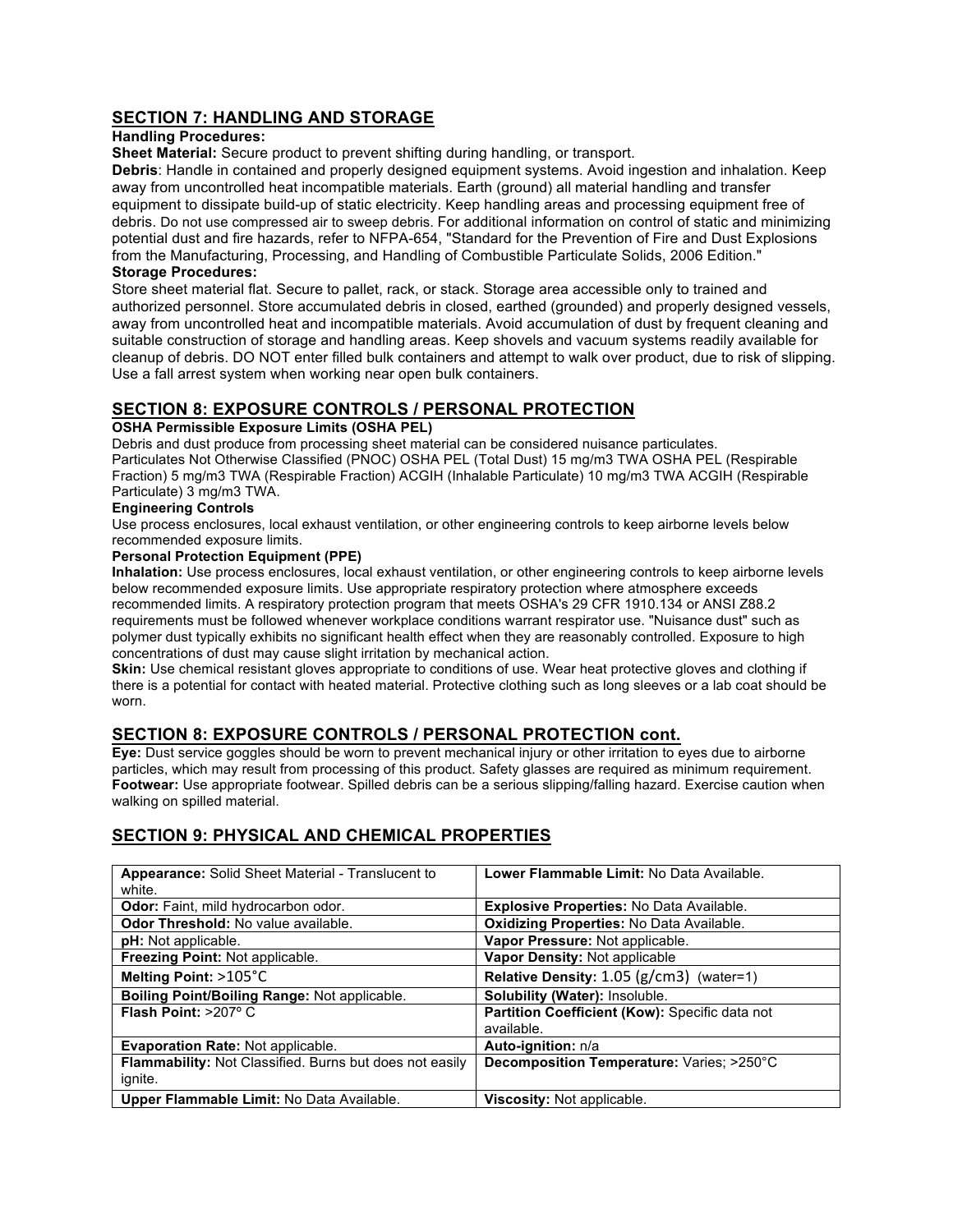# **SECTION 10: STABILITY AND REACTIVITY**

### **Reactivity:**

Non-Reactive with Air, or Water

**Chemical Stability:**

This product is stable under normal use conditions for shock, vibration, pressure, or temperature.

#### **Possibility of Hazardous Reactions:**

Certain Halogens, Organic Chlorides and Hydrocarbons may react with and degrade polyethylene. Powders or dusts may form an explosive mixture with air. Dusts may create static discharge; Risk of dust-air explosion is increased if flammable vapors are also present.

#### **Conditions to Avoid:**

Avoid processing material over 300°C. Avoid accumulations of debris and dust in air and surfaces. **Incompatibility:**

Fluorine gas, (violent reaction), Diethyl ether, Methylene chloride, Ethylene chloride. Polyethylene degrades after lengthy contact with most Aromatic hydrocarbons; benzene, toluene, acetone, xylenes, ammonia gas, turpentine, naphtha, etc., and most Halogenated Hydrocarbons; Perchloroethylene, chloroform, trichloroethylene, carbon tetrachloride, etc.

#### **Hazardous Decomposition products:**

At temperatures >300deg C (572deg F), polyethylene may emit various oligomers, waxes and oxygenated hydrocarbons as well as carbon dioxide, carbon monoxide and small amounts of other organic vapors (e.g. aldehydes, acrolein). Inhalation of the decomposition gases may be hazardous.

# **SECTION 11: TOXICOLOGICAL INFORMATION**

Toxicokinetics, metabolism and distribution: NA Acute effects (toxicity tests) Acute toxicity: NA Oral LD50: NA Irritant and corrosive effects: NA Irritation to respiratory tract: NA Sensitization: NA Experiences made in practice N/A General remarks: Carcinogenicity; None of this product's components are listed by ACGIH, IARC, OSHA, NIOSH, or NTP

# **SECTION 12: ECOLOGICAL INFORMATION (non-mandatory)**

The content of this section is considered non-mandatory by OSHA because it concerns matters handled by other agencies.

# **SECTION 13: DISPOSAL CONSIDERATIONS (non-mandatory)**

The content of this section is considered non-mandatory by OSHA because it concerns matters handled by other agencies.

#### **SECTION 14: TRANSPORT INFORMATION (non-mandatory)**

The content of this section is considered non-mandatory by OSHA because it concerns matters handled by other agencies.

### **SECTION 15: REGULATORY INFORMATION / SAFETY, HEALTH AND ENVIRONMENTAL (non-mandatory)**

The content of this section is considered non-mandatory by OSHA because it concerns matters handled by other agencies.